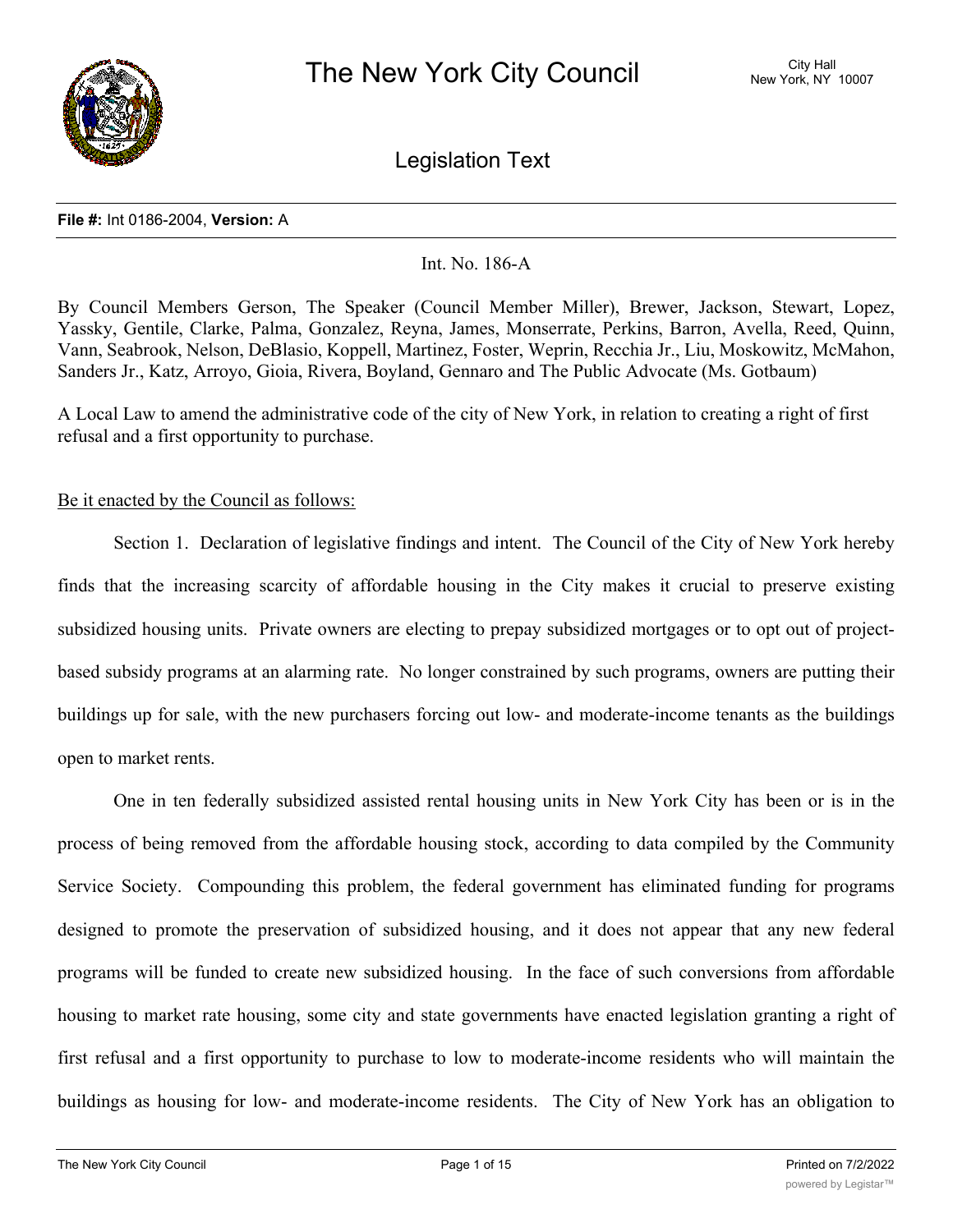safeguard against the loss of affordable housing and the Council is enacting this local law to help ensure that the assisted rental housing stock is maintained for the people of New York.

§2. Title 26 of the administrative code of the city of New York is amended by adding a new chapter 9 to read as follows:

# Chapter 9

## Right of First Refusal and First Opportunity to Purchase

## §26-801 Definitions.

§26-802 Notification of impending conversion.

§26-803 Notification of bona fide offer to purchase.

§26-804 Appraisal determination.

§26-805 Right of first refusal.

§26-806 First opportunity to purchase.

§26-807 Prior notification.

§26-808 Permanent affordability.

§26-809 Right of transfer.

§26-810 Conversion of property.

§26-811 Penalty.

§26-812 Exclusions.

§26-813 Judicial review.

§26-801 Definitions. For the purposes of this section, the following definitions shall apply:

(a) "Affordable" shall mean that rental expenses for dwelling units do not exceed thirty percent of

the annual gross household income of the existing tenants, and/or where rental expenses do not exceed the rent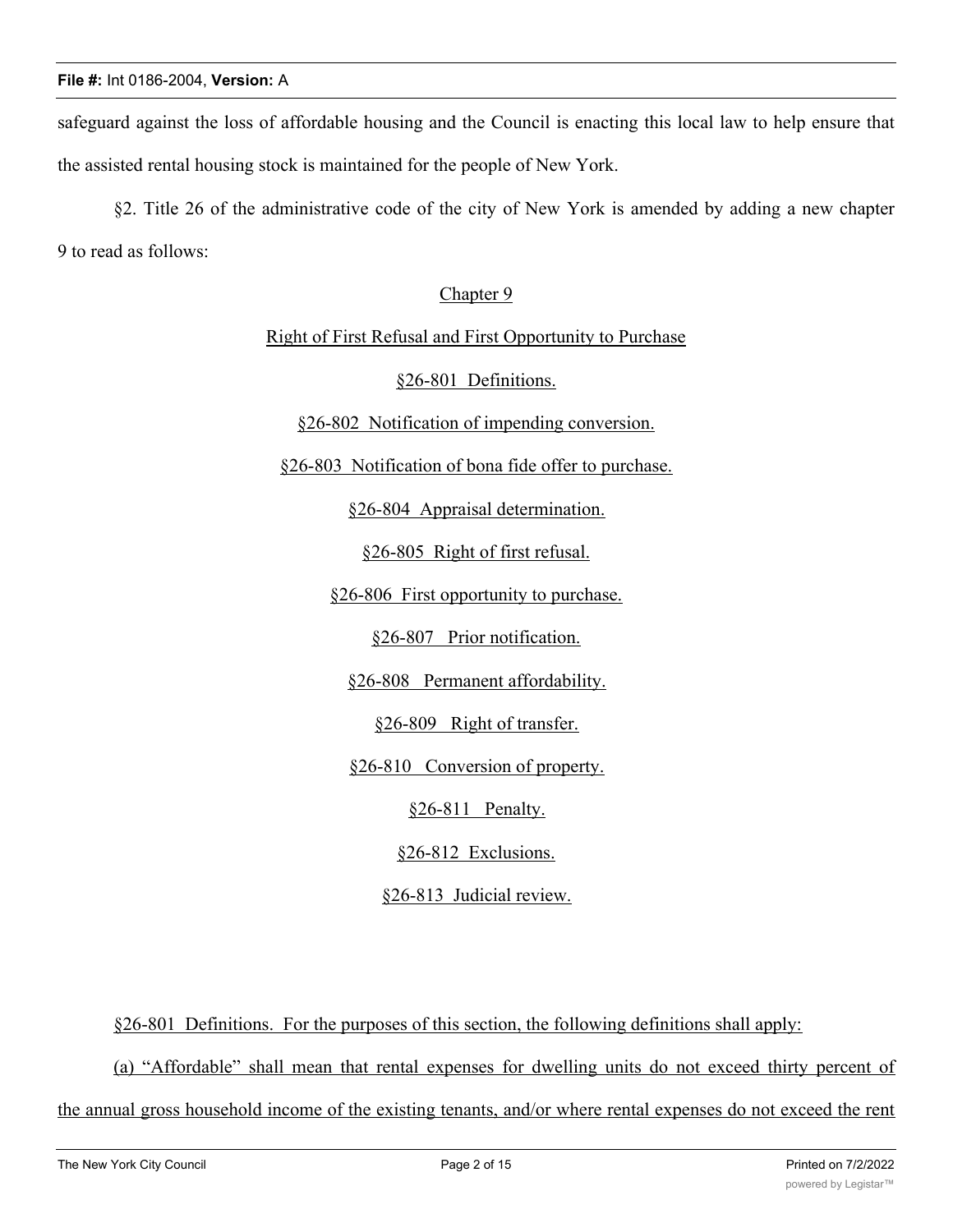levels allowable pursuant to the rent restrictions applicable to such dwelling units prior to conversion, provided however that dwelling units which become vacant in assisted rental housing should not be rented to households whose income exceeds eighty percent of the New York metropolitan area median income as determined by the United States department of housing and urban development.

(b) "Appraised value" shall mean the value as determined by a majority vote of an advisory panel of three appraisers who shall perform such appraisal in accordance with the American Arbitration Association's rules for the real estate industry.

(c) "Assisted rental housing" shall mean a privately-owned multiple dwelling or group of multiple dwelling units managed together under the same ownership in which the majority of dwelling units therein are subject to federal, state or city income eligibility restrictions and in which rents for such dwelling units are controlled, regulated or assisted by a federal, state or city agency pursuant to a regulatory agreement or rental assistance agreement designed to make such dwelling units affordable on a project-based basis. Assisted rental housing programs shall include:

(1) any program created, administered, or supervised by the city or state under article II or article IV of the private housing finance law, but shall not include any multiple dwelling owned or operated by a company organized under article II or article IV of the private housing finance law that was occupied prior to January 1, 1974.

(2) any program providing project-based assistance under section eight of the United States housing act of 1937, as it may be amended from time to time; and

(3) housing programs governed by sections 202, 207, 221, 232, 236, or 811 of the national housing act, (12 U.S.C. 1701 et seq.), as they may be amended from time to time;

(d) "Bona fide purchaser" shall mean a person or entity that has tendered a bona fide offer to purchase the assisted rental housing.

(e) "Bona fide offer to purchase" shall mean a good faith and without fraud offer, made in writing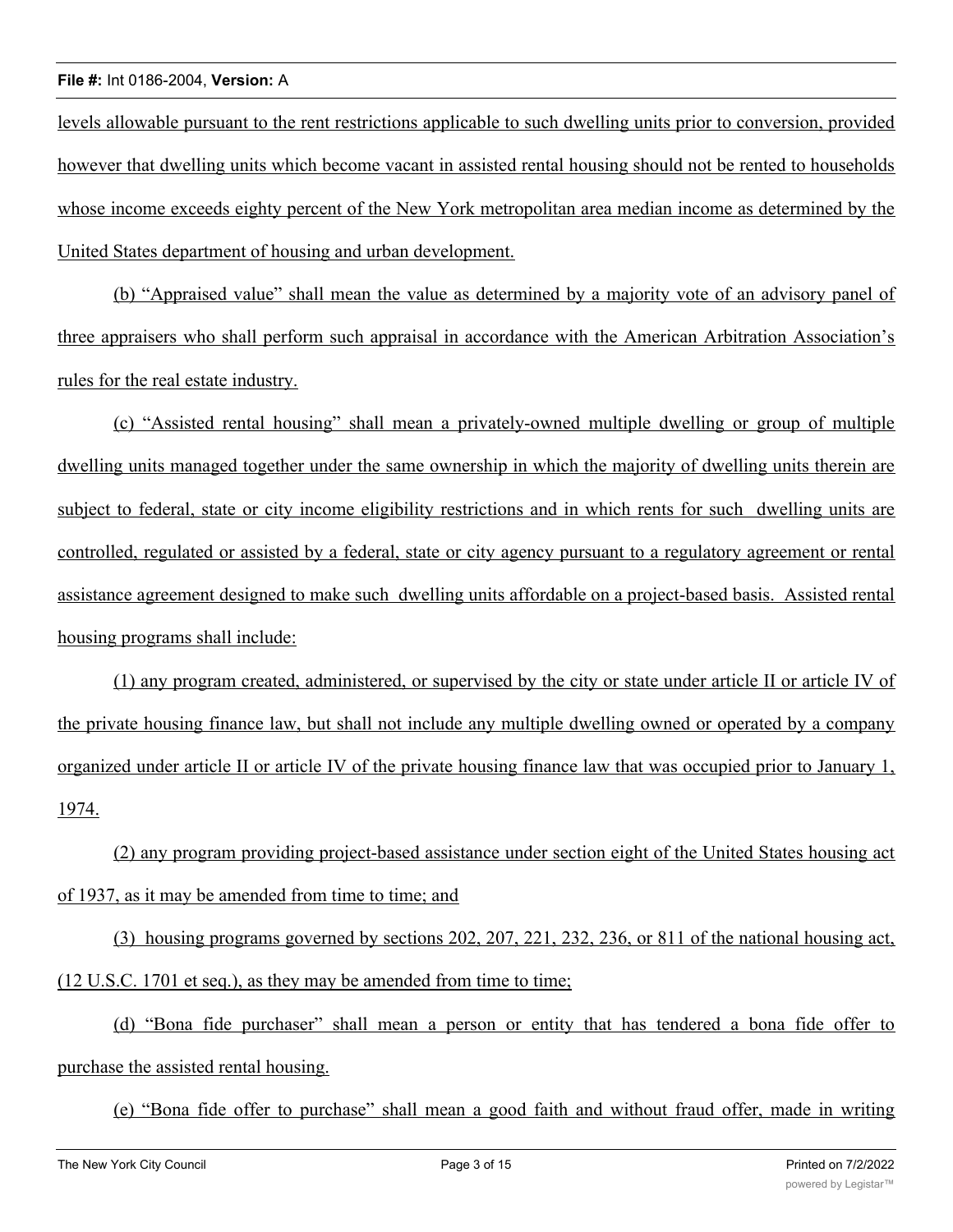and approved by the department that is tendered by a bona fide purchaser no later than one hundred and twenty days after an appraisal performed pursuant to section 26-804 of this chapter, and that is non-binding on the owner with intent to convert.

(f) "Conversion" or "convert" shall mean the transfer of title, leasing, intention to sell or lease, mortgage pre-payment, withdrawal from an assisted housing program, decision not to extend or renew participation in the program or any other action taken by the owner that would result in the termination of participation by the owner in the assisted rental housing program.

(g) "Household" shall mean all lawful occupants of any dwelling unit as defined in section 27-2004 of this code.

(h) "Household income" shall mean, for any household, the sum of the amount reported separately in the most recent individual or joint tax return for wage or salary income, net self-employed income, interest, dividends, rent received, royalties, social security or railroad retirement benefits or disability benefits and all other income for each member of the household reported on a tax return.

(i) "Department" shall mean the department of housing preservation and development or successor agency.

(j) "Financial assistance" shall mean any benefits received as a result of an assisted rental housing program that act to maintain affordable rents in the assisted rental housing.

(k) "First opportunity to purchase" shall mean the opportunity by a tenant association, or if applicable, a qualified entity, to purchase in good faith and without fraud the assisted rental housing at or below its appraised value before such assisted rental housing becomes subject to conversion.

(l) "Notice" shall mean a written communication addressed to a tenant association, or if no tenant association exists, to each tenant, or if applicable, to a qualified entity, by means of first class and registered mail, or personal delivery upon a tenant association, or if no tenant association exists, upon each tenant, or if applicable, a qualified entity. Each such notice shall be deemed to have been given upon the deposit of such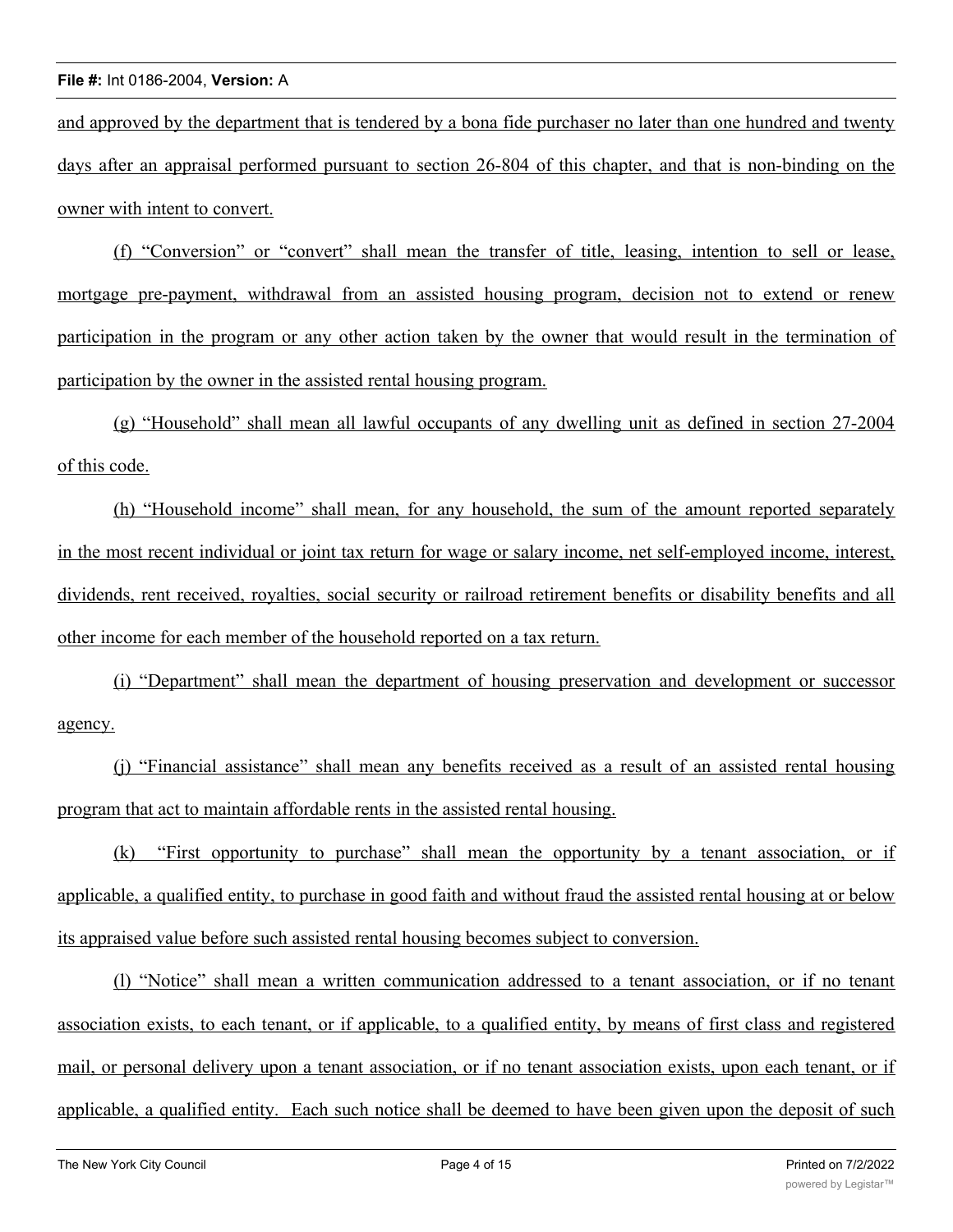first class and registered mail in the custody of the United States postal service or upon receipt of personal delivery, and by posting of such notice in the common areas of the assisted rental housing.

(m) "Owner" shall mean any person or entity, or combination of such persons or entities, or any agent of such persons or entities, that has a controlling interest in assisted rental housing that is subject to conversion.

(n) "Qualified entity" shall mean any individual, partnership, limited liability partnership, limited liability corporation, not-for-profit corporation or business corporation, or other entity authorized to do business in New York state and experienced in the management of affordable housing, designated by the tenants residing in at least sixty percent of the occupied dwelling units within the same assisted rental housing to act on its behalf pursuant to section 26-809 of this chapter and approved in writing by the department and which obligates itself and any successors in interest to assume the ongoing responsibility of continuing maintenance and operation of the assisted rental housing as affordable for the duration of the housing's useful life and in accordance with the purposes of this chapter.

(o) "Right of first refusal" shall mean the right of a tenant association, or if applicable, a qualified entity, to submit a good faith and without fraud offer, in writing to the owner to purchase the higher of the assisted rental housing's appraised value or the identical price, terms and conditions offered by a bona fide purchaser as approved by the department.

(p) "Tenant" shall mean a lawful occupant who resides within a dwelling unit within such assisted rental housing pursuant to law or a lease recognized by either the owner of such assisted rental housing, the department or a court of competent jurisdiction.

(q) "Tenant association" shall mean an association, whether incorporated or not, for which written consent to forming a tenant association has been given by tenants representing at least sixty percent of the occupied dwelling units within the same assisted rental housing, and which association notifies or has notified the owner of the assisted rental housing and the department of its existence or establishment and has provided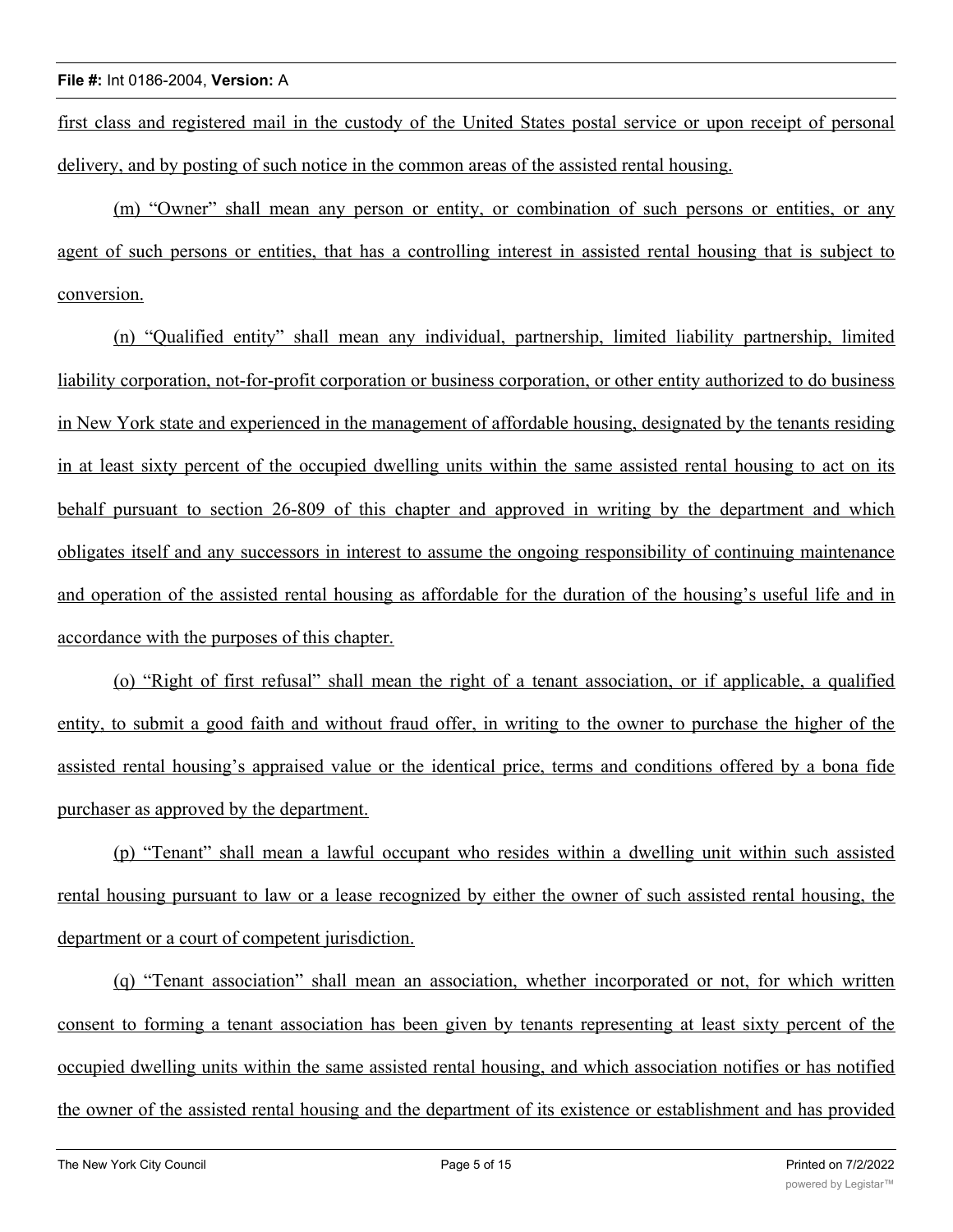to such owner and the department the names and addresses of at least two of the officers or representatives of such association. Where more than one group of tenants in the same assisted rental housing claims to be the tenant association for such assisted rental housing, the department shall determine which group, if any, is the tenant association for the purposes of this chapter in the same manner as the department certifies a tenant association for the purposes of article II of the private housing finance law.

§26-802 Notification of impending conversion. (a) Notice shall be provided by the owner to the tenant association, or if no tenant association exists, to each tenant, and to the department of the intention of the owner to take any action that will result in the conversion of the assisted rental housing.

(b) Such notice shall be provided no less than twelve months prior to the taking of such action by the owner. Such notice shall include the following information:

(1) The name and address of each owner of the assisted rental housing. For any owner that is a corporation, the notice shall contain the names and addresses of the officers and directors of the corporation and of any person directly or indirectly holding more than ten percent of any class of the outstanding stock of the corporation. For any owner that is a partnership or joint venture, the notice shall contain the name and address of each individual who is a principal or exercises control of such entities.

(2) The address and/or addresses and the name and/or names of the assisted rental housing and the type of program or programs to which the assisted rental housing is subject;

- (3) The nature of the action that the owner intends to take that will result in a conversion;
- (4) The date on which such action resulting in the conversion is anticipated to take place;
- (5) The provision of law, rule or regulation pursuant to which such action is authorized;
- (6) The total number and type of dwelling units subject to a conversion;
- (7) The current rent schedule for the dwelling units along with an estimation of the

## rent increases anticipated upon conversion;

(8) The income and expense report for the twelve-month period prior to the notice including capital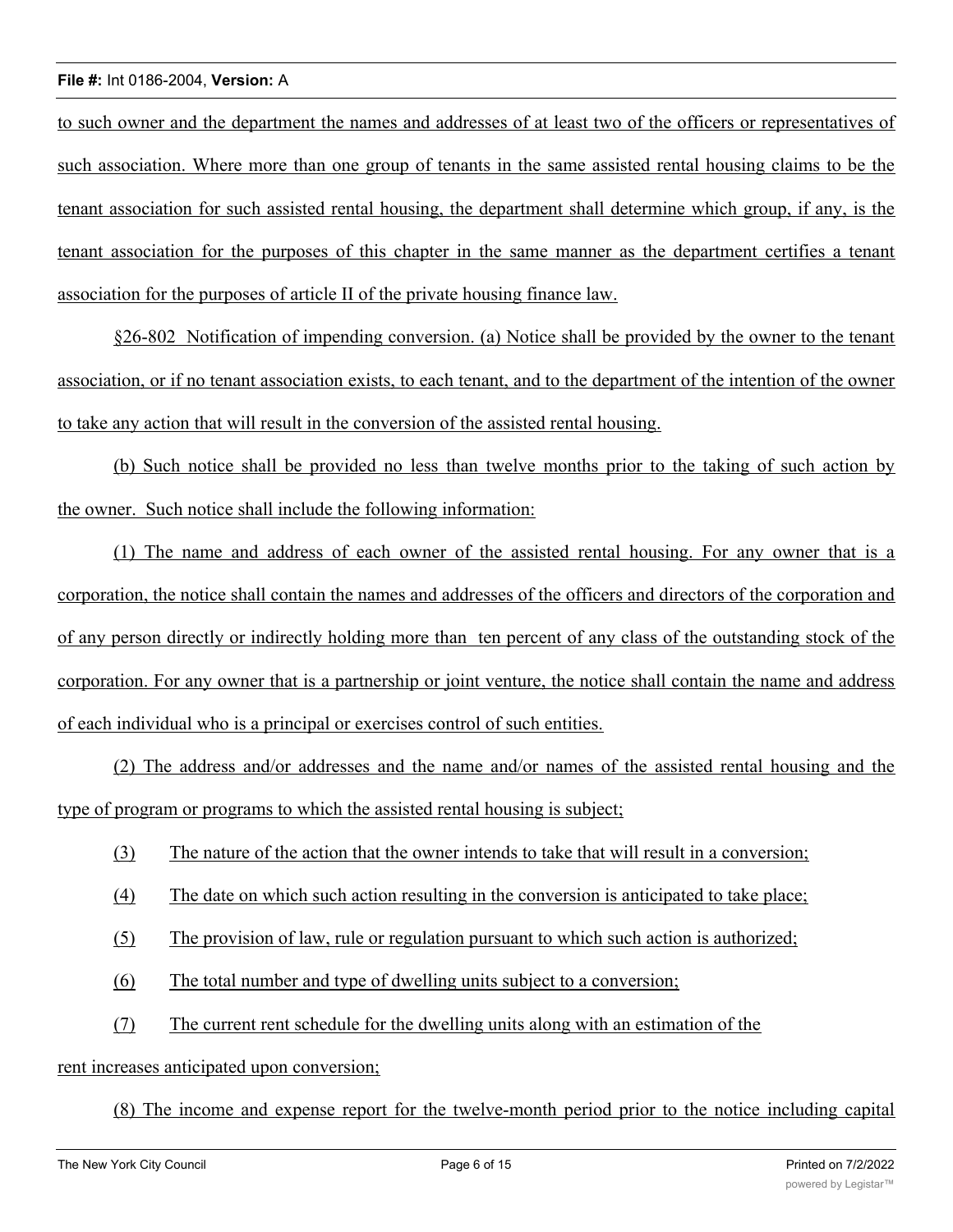improvements, real property taxes and other municipal charges;

(9) The amount of the outstanding mortgage as of the date of the notice;

(10) The two most recent inspection reports from the real estate assessment center of the United States department of housing and urban development, for the assisted rental housing or group of multiple dwelling units operated together under the same ownership for which such inspection reports are required, or, the reports of the two most recent comprehensive building-wide inspection reports that may have been conducted by the department or by the New York state division of housing and community renewal;

(11) A statement of notice in a manner approved by the department which advises a tenant association, or if no tenant association exists, advises each tenant, of the first opportunity to purchase as required by section 26-806 of this chapter, or of the right of first refusal, as required by section 26-805 of this chapter;

(12) Such other information the department may require.

(c) During the twelve- month notification period provided for in subdivision b of this section the owner may not sell or contract to sell the assisted rental housing, but may engage in such discussions with other interested parties.

(d) Notice shall not be required of an owner who intends to maintain the property as assisted rental housing or intends to transfer, lease or refinance a mortgage in order to maintain the property as assisted rental housing.

(e) Where an owner decides not to convert the assisted rental housing program, such owner may withdraw the notice of intention to convert the assisted rental housing program, subject to the terms of any accepted offer to purchase or executed purchase and sale agreement, and to existing statutory and common law remedies. In such event, the owner shall give notice to the tenant association, or if no tenant association exists, to each tenant, or if applicable, to a qualified entity, and to the department. However, should the owner at any time decide to take an action that will result in conversion, the twelve- month notice period of this section as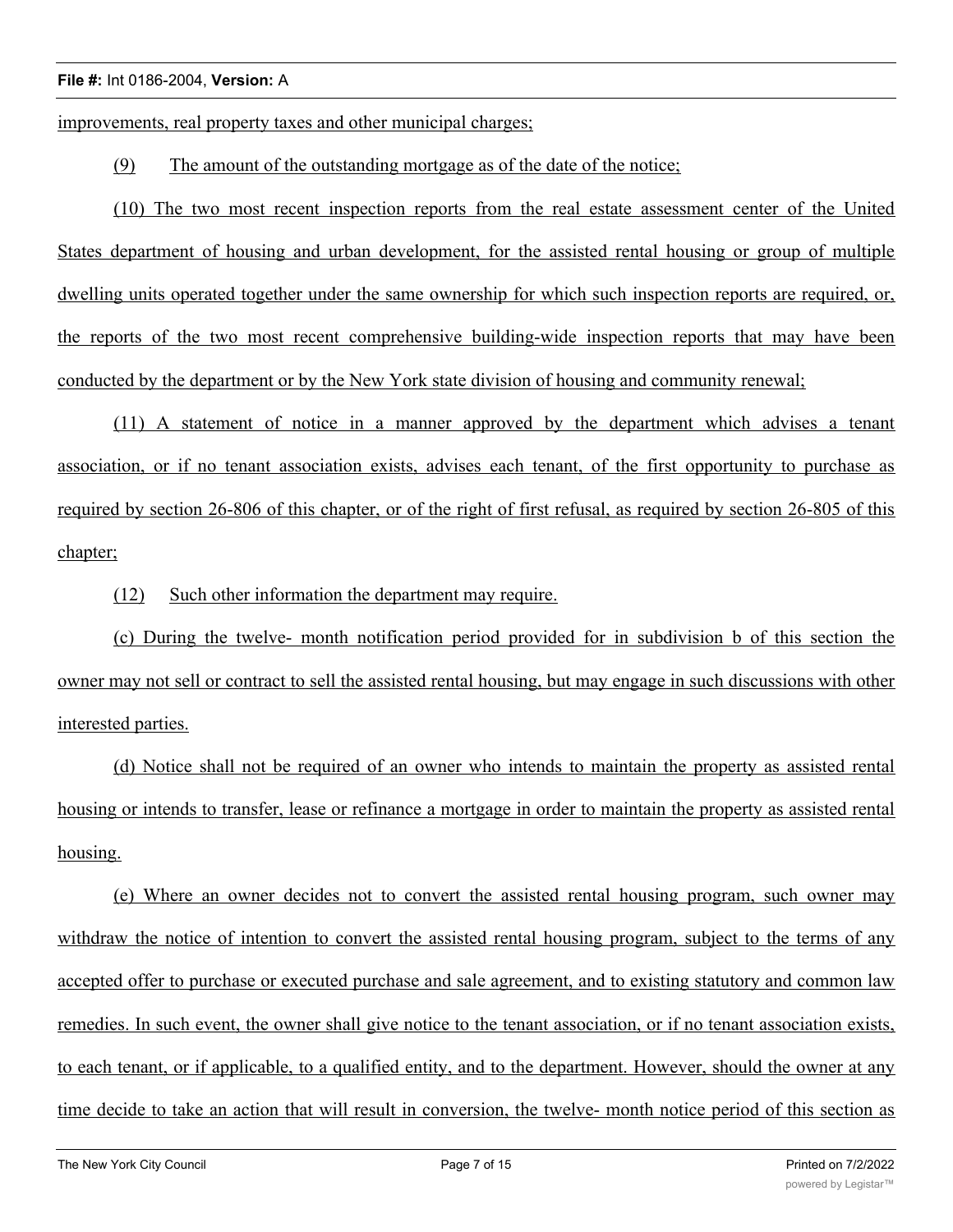well as all other applicable requirements of this chapter shall be complied with.

(f) Notwithstanding any of the above, if any applicable supervening statute or program has a notice requirement substantially similar to any notice requirement of this section, then the notice requirement under this section shall be that of the supervening statute or program.

(g) Notwithstanding any of the above, if the notices required by this section requires more information than is required by any applicable supervening city, state or federal statute or program, then such additional information shall be provided within the time period established by the supervening statute or program.

§26-803 Notification of bona fide offer to purchase. (a) If the owner receives a bona fide offer to purchase and intends to consider, or respond to such bona fide offer to purchase, then notice shall be provided by the owner to a tenant association, or if no tenant association exists, to each tenant, or if applicable, a qualified entity, and the department, no more than fifteen days from the date that such bona fide offer to purchase is delivered to the owner. Such notice shall contain the following information:

(1) The name and address of the proposed bona fide purchaser; and

(2) The price and terms and conditions of the offer;

(b) The owner shall not be required to provide notice in accordance with subdivision a of this section if the bona fide purchaser making the offer agrees to maintain the assisted rental housing as affordable. The bona fide purchaser shall be required to inform the department as to how such bona fide purchaser intends to keep the assisted rental housing as affordable.

§26-804 Appraisal determination. (a) The department shall convene an advisory panel, which advisory panel shall determine the appraised value of the assisted rental housing within thirty days of a tenant association's, or if applicable, a qualified entity's notice to the owner and the department pursuant to subdivision a of section 26-805 or subdivision a of section 26-806 of this chapter.

(b) The advisory panel shall consist of one appraiser selected by the owner, one appraiser selected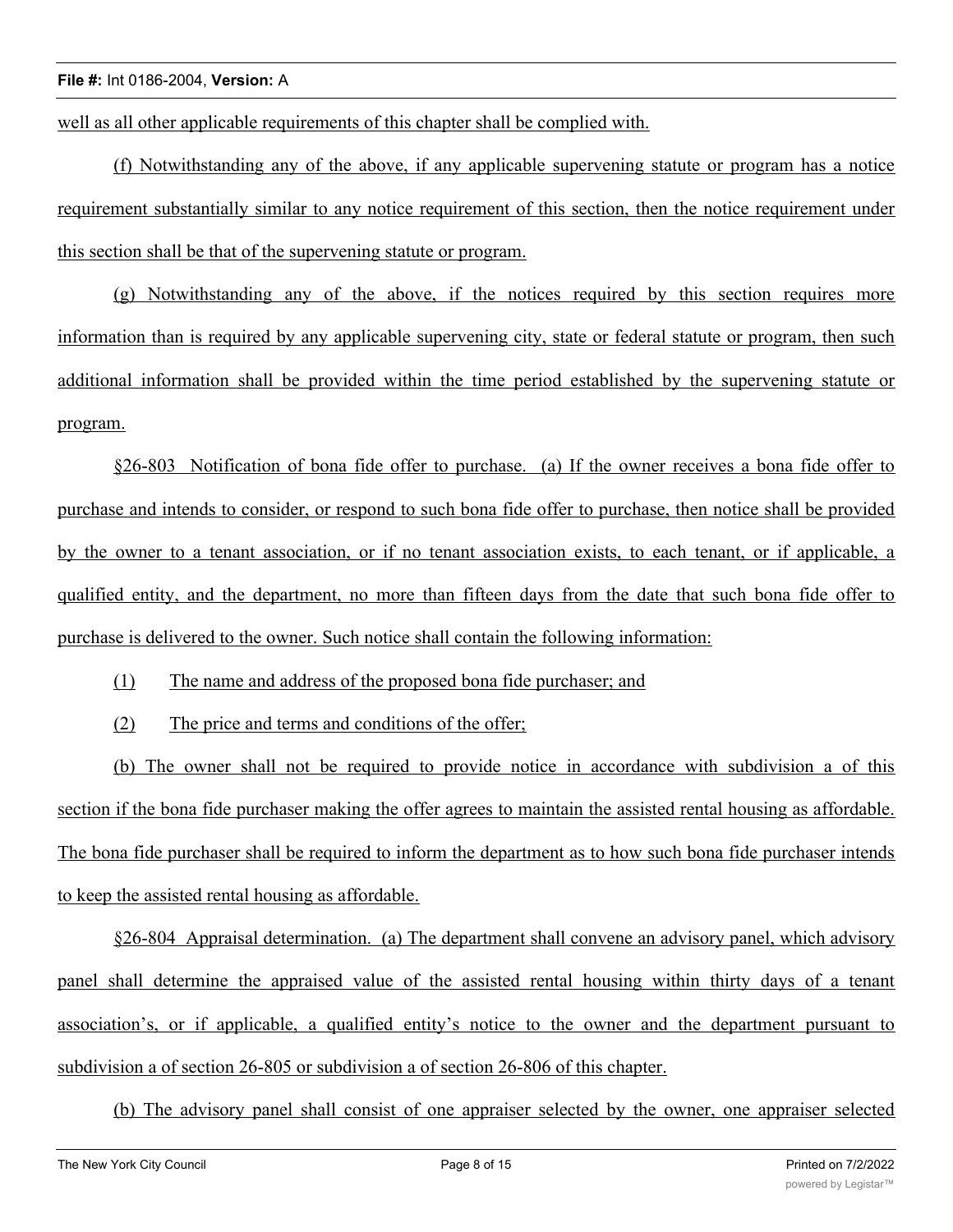by the tenant association, or if applicable, a qualified entity, and one appraiser to be selected either by mutual agreement between the owner and the tenant association or if applicable, a qualified entity, or by mutual agreement between the appraiser that was selected by the owner and the appraiser selected by the tenant association, or if applicable, a qualified entity, if such condition is deemed acceptable to the owner and the tenants association, or if applicable, a qualified entity, and is agreed upon in writing, except that in the case of where there is no agreement between the owner and the tenant association, or if applicable, a qualified entity, or between the appraiser that was selected by the owner and the appraiser selected by the tenant association, or if applicable, a qualified entity, then the appraiser will be selected by the department. The cost for the appraiser shall be borne by the party responsible for providing such appraiser. However, where the department must select the third appraiser, the cost for such appraiser shall be equally borne by the owner and the tenant association, or if applicable, a qualified entity.

(c) Notice shall be provided by the department to the owner and the tenant association, or if applicable, a qualified entity, fifteen days before the intended date that such advisory panel is to initiate the performance of the appraisal. In the instance when either the owner fails to provide an appraiser within fifteen days of such notice or when the tenant association, or if applicable, a qualified entity, fails to provide an appraiser within fifteen days of such notice then the department shall select the appraiser on behalf of the party or parties that failed to select an appraiser. In such circumstance, the cost for the appraiser selected by the department shall be borne by the party responsible for providing that appraiser.

(d) The department shall promulgate rules for the timely determination of the appraised value and that such rules are to be consistent with the notice requirements mandated under this chapter. The department shall make such appraised value publicly available within fifteen days from the date of such advisory panel's determination.

(e) In the instance where the owner and the tenant association, or if applicable, a qualified entity, have mutually agreed upon an appraised value for the assisted rental housing prior to the convening of the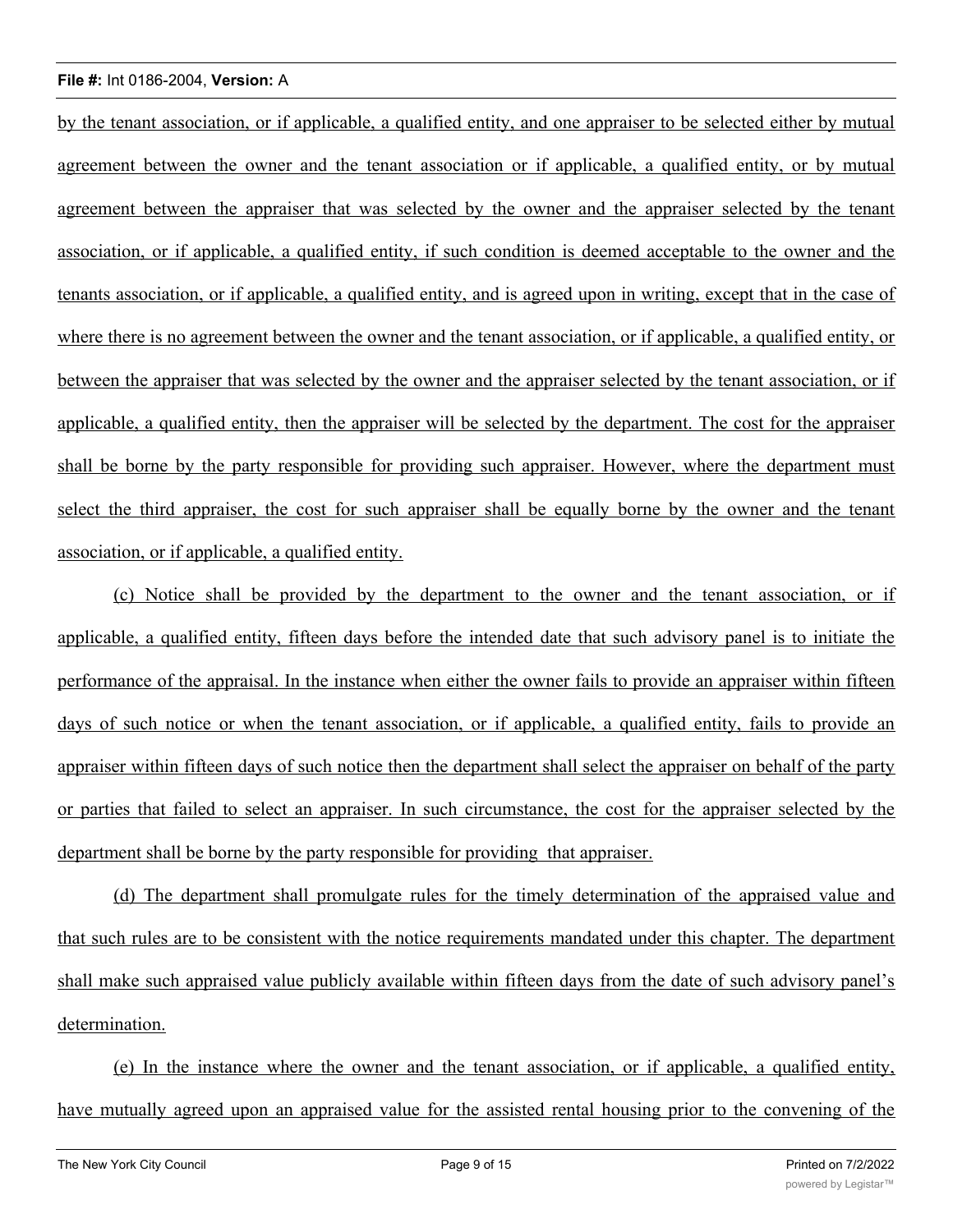advisory panel, the owner and the tenant association, or if applicable, a qualified entity, may in writing apply to the department for a waiver from subdivisions a through d of this section. The department shall make a determination upon such application for a waiver within fifteen days from receipt of such application.

§26-805 Right of first refusal. (a) A tenant association, or if applicable, a qualified entity, shall notify the owner and the department in writing of its intent to exercise its right of first refusal within sixty days from receipt of notice from the owner pursuant to subdivision a of section 26-802 of this chapter.

(b) The tenant association, or if applicable, a qualified entity, following notice by the owner in compliance with subdivision a of section 26-802 of this chapter, shall have one hundred twenty days from the date of the notice of the determination of the appraised value to submit its offer to purchase.

(c) The tenant association, or if applicable, a qualified entity, following notice by the owner in compliance with subdivision a of section 26-803 of this chapter, shall have one hundred twenty days from the date of a bona fide offer to purchase to submit its offer to purchase.

(d) If through no fault of a tenant association, or if applicable, a qualified entity, or the owner, the time periods provided for in subdivisions b or c of this section need to be extended, then such time periods may be extended by the department. Should such time period be extended past the notice period provided for in subdivision a of section 26-802 of this chapter, then the provisions of the applicable assisted rental housing program shall remain in full force and effect to the extent permitted by law.

(e) Unless the owner and a tenant association, or if applicable, a qualified entity, otherwise agree to purchase the assisted rental housing below its appraised value, the owner shall sell such assisted rental housing at the appraised value or at the price contained in a bona fide offer to purchase price as approved by the department.

(f) The department shall promulgate rules for the timely completion of all lending program applications, credit reviews and loan closings.

(g) If a tenant association, or if applicable, a qualified entity, does not submit its offer in writing to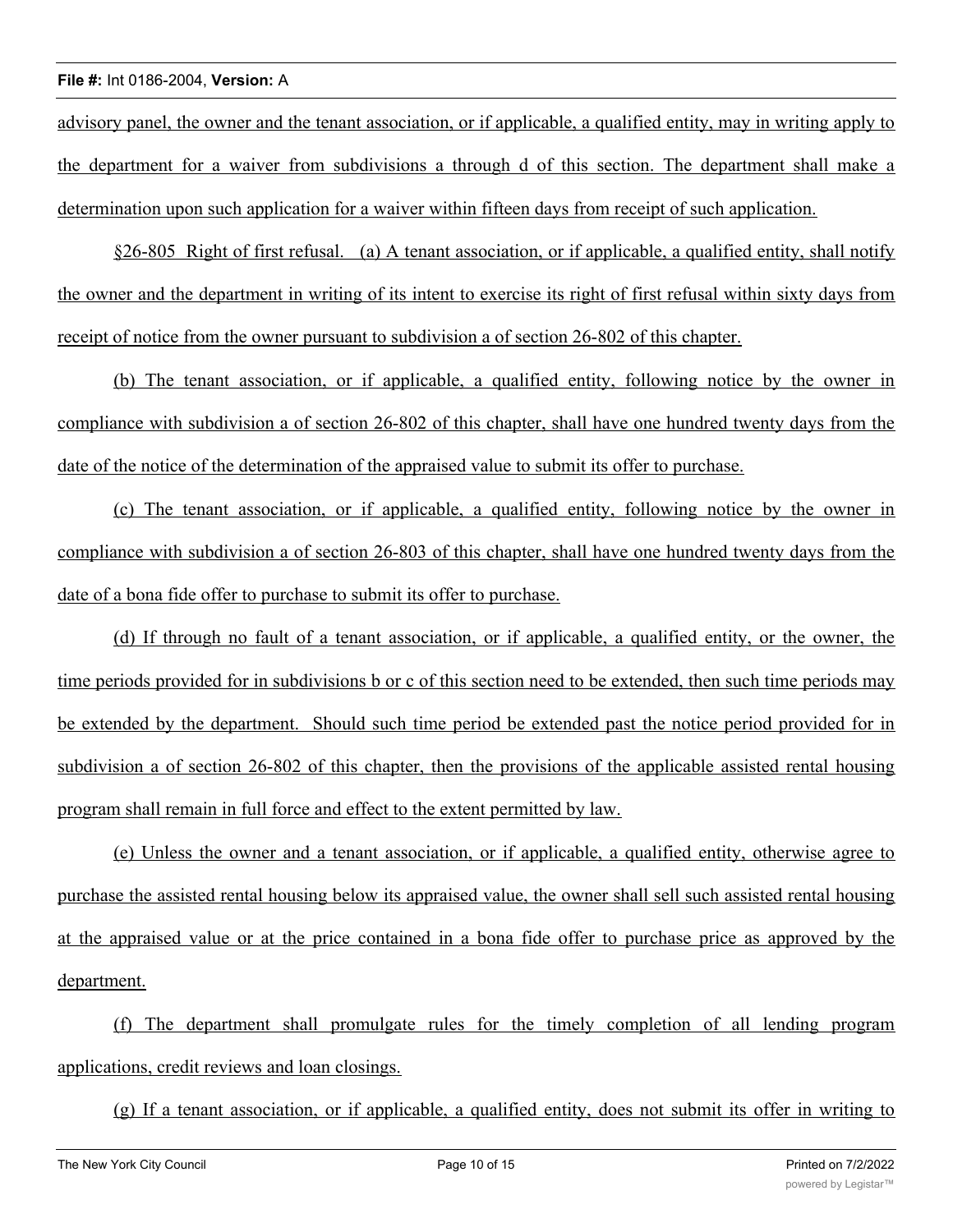the owner and the department within the time periods stated in subdivisions b or c of this section following notice by the owner in compliance with subdivision a of section 26-802 of this chapter, then such right will be deemed waived and the owner shall have no further obligations under this section. However, where a tenant association, or if applicable, a qualified entity, has previously submitted a notice in accordance with subdivision a of this section decides not to exercise such right, it may withdraw such notice by giving written notice to that effect to the owner and to the department.

§26-806 First opportunity to purchase. (a) A tenant association, or if applicable, a qualified entity, shall notify the owner and the department in writing of its intent to exercise its right of first opportunity to purchase within sixty days from receipt of notice from the owner pursuant to subdivision a of section 26-802 of this chapter.

(b) The tenant association, or if applicable, a qualified entity, following notice by the owner in compliance with subdivision a of section 26-802 of this chapter, shall have one hundred twenty days from the date of the notice of the determination of the appraised value to submit its offer to purchase.

(c) If through no fault of a tenant association, or if applicable, a qualified entity, or the owner, the time period provided for in subdivision b of this section needs to be extended, then such time period may be extended by the department. Should such time period be extended past the notice period provided for in subdivision a of section 26-802 of this chapter, then the provisions of the applicable assisted rentalhousing program shall remain in full force and effect to the extent permitted by law.

(d) Except where the owner and a tenant association, or if applicable, a qualified entity, agree to a purchase price of the assisted rental housing at an amount below the appraised value, any offer made pursuant to this section shall be accepted by the owner.

(e) If a tenant association, or if applicable, a qualified entity, does not submit its offer in writing to the owner and the department within the time periods stated in subdivision b of this section following notice by the owner in compliance with subdivision a of section 26-802 of this chapter, then such right will be deemed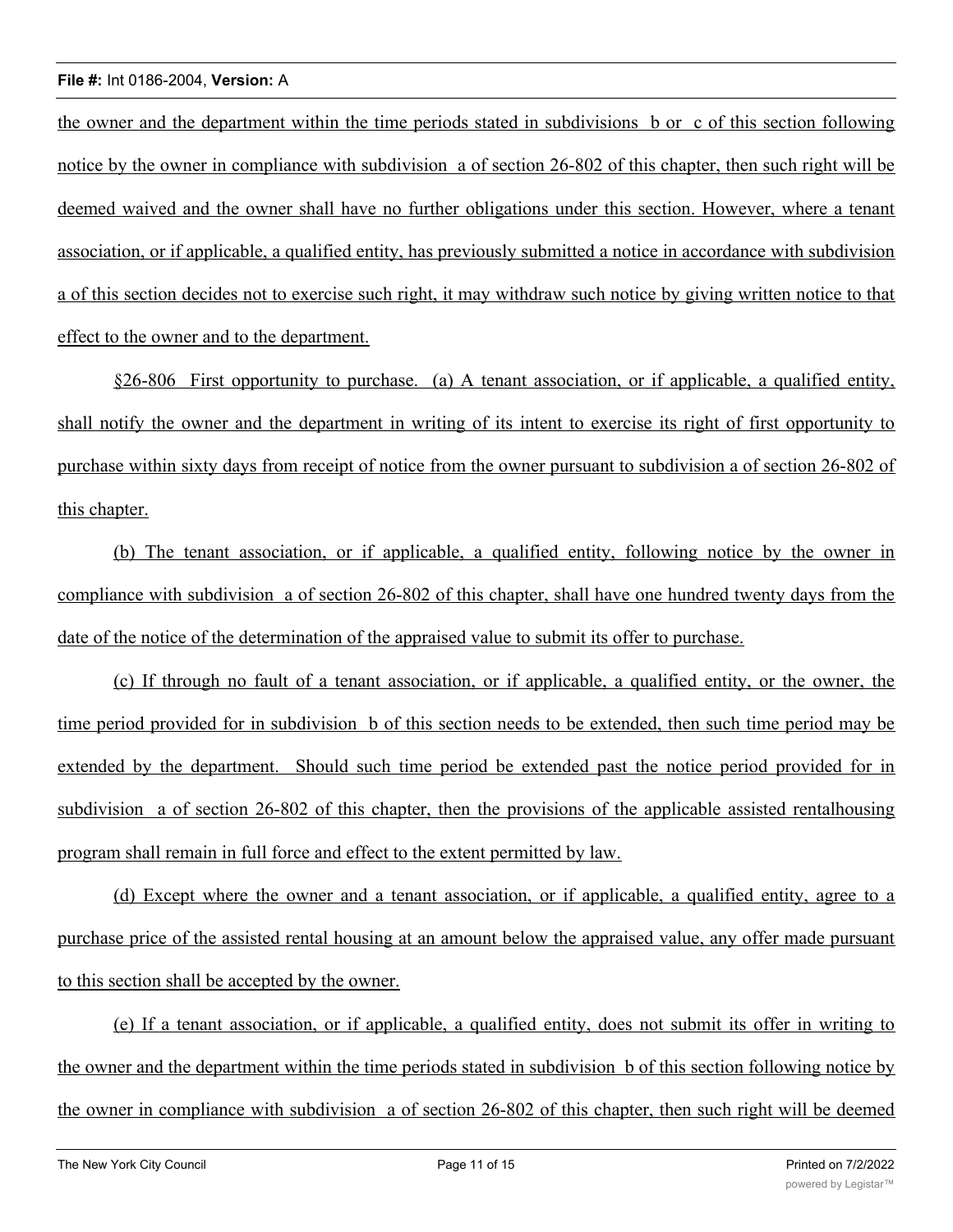waived and the owner shall have no further obligations under this section. However, where a tenant association, or if applicable, a qualified entity, has previously submitted a notice in accordance with subdivision a of this section decides not to exercise such right, it may withdraw such notice by giving written notice to that effect to the owner and to the department.

§26-807 Prior notification. Notwithstanding any other provision of this chapter, where an owner has given notice prior to the effective date of this chapter and the intent of such notice is to initiate a procedure to withdraw the assisted rental housing from a program set forth in subdivision c of section 26-801 of this chapter, and such notice was properly given in accordance with any other applicable provision of law and more than forty-five days remain prior to the expiration of the time period applicable to such notice, a tenant association, or if applicable, a qualified entity, may complete any action authorized by sections 26-804, 26-805 and 26-806 of this chapter at any time prior to the expiration of such time period.

§26-808 Long term affordability. A tenant association, or if applicable, a qualified entity, including all successors in interest, which chooses to exercise the rights provided for in section 26-805 or section 26-806 of this chapter will be obligated to maintain the assisted rental housing as affordable.

§26-809 Right of transfer. (a) During the notice period provided for in section 26-802 of this chapter, the tenants, by written consent of the tenants residing in at least sixty percent of the occupied dwelling units within the same assisted rental housing, may transfer the rights established by section 26-805 and section 26- 806 of this chapter to a qualified entity.

(b) Notice of such transfer shall be provided to the owner and the department in writing within sixty days from receipt of notice from the owner pursuant to section 26-802 of this chapter.

§26-810 Conversion of property. Notwithstanding the provisions of section 26-805 and section 26-806 of this chapter, when a conversion occurs, an owner or bona fide purchaser shall allow the current tenant or tenants to remain in their respective dwelling units for the longer of six months from the effective date of the conversion or until the tenant's lease expires, and at the same terms and conditions as before such conversion.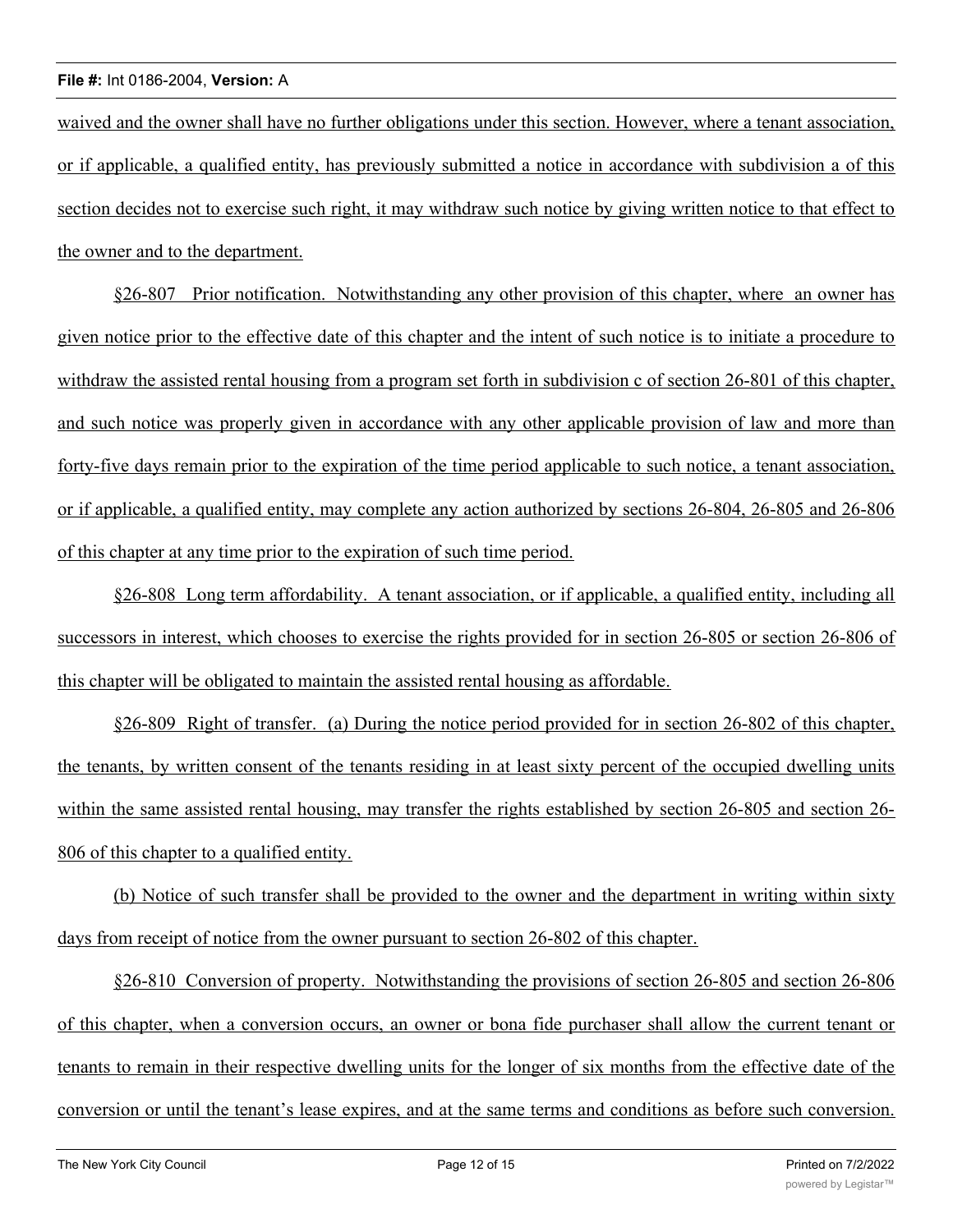Such owner or purchaser may, with the agreement of the tenant or tenants, relocate such tenant or tenants to comparable units with comparable rents in accordance with procedures to be established by the rules of the department.

§26-811 Penalty. An owner found to have violated any provision of this chapter shall, in addition to any other monetary and/or equitable damages for which the owner may be liable, be liable for a civil penalty of five thousand dollars per month per dwelling unit in the assisted rental housing, and shall also pay to a tenant association, or if no tenant association exists, each tenant, or if applicable, a qualified entity, fees and costs incurred in bringing an enforcement proceeding. The total civil penalties may not exceed one hundred thousand dollars per dwelling unit. Nothing in this section shall be interpreted as prohibiting the tenant association, or if no tenant association exists, the tenants, or if applicable, a qualified entity, from seeking injunctive relief against a non-compliant owner. Such proceeding shall be brought in a court of competent jurisdiction.

§26-812 Exclusions. (a) Nothing in this chapter shall affect any existing agreement between a tenant association and an owner regarding the management and operation of the assisted rental housing or the transfer of the assisted rental housing to a tenant association or similar organization in effect on the effective date of this chapter, except that any renewal, modification or amendment of such agreement occurring on or after the effective date of this local law shall be subject to the provisions of this chapter.

(b) Nothing in this chapter shall affect any existing agreement between an owner and one or more governmental entities relating to the management and operation of a multiple dwelling that is not otherwise subject to the private housing finance law or to federal law.

(c) Nothing in this chapter shall affect an owner or purchaser who wants to refinance in order to maintain participation in an assisted rental housing program.

(d) The provisions of this chapter shall not apply to a purchase by a governmental entity implementing its powers of eminent domain; a judicially supervised sale or transfer of property; any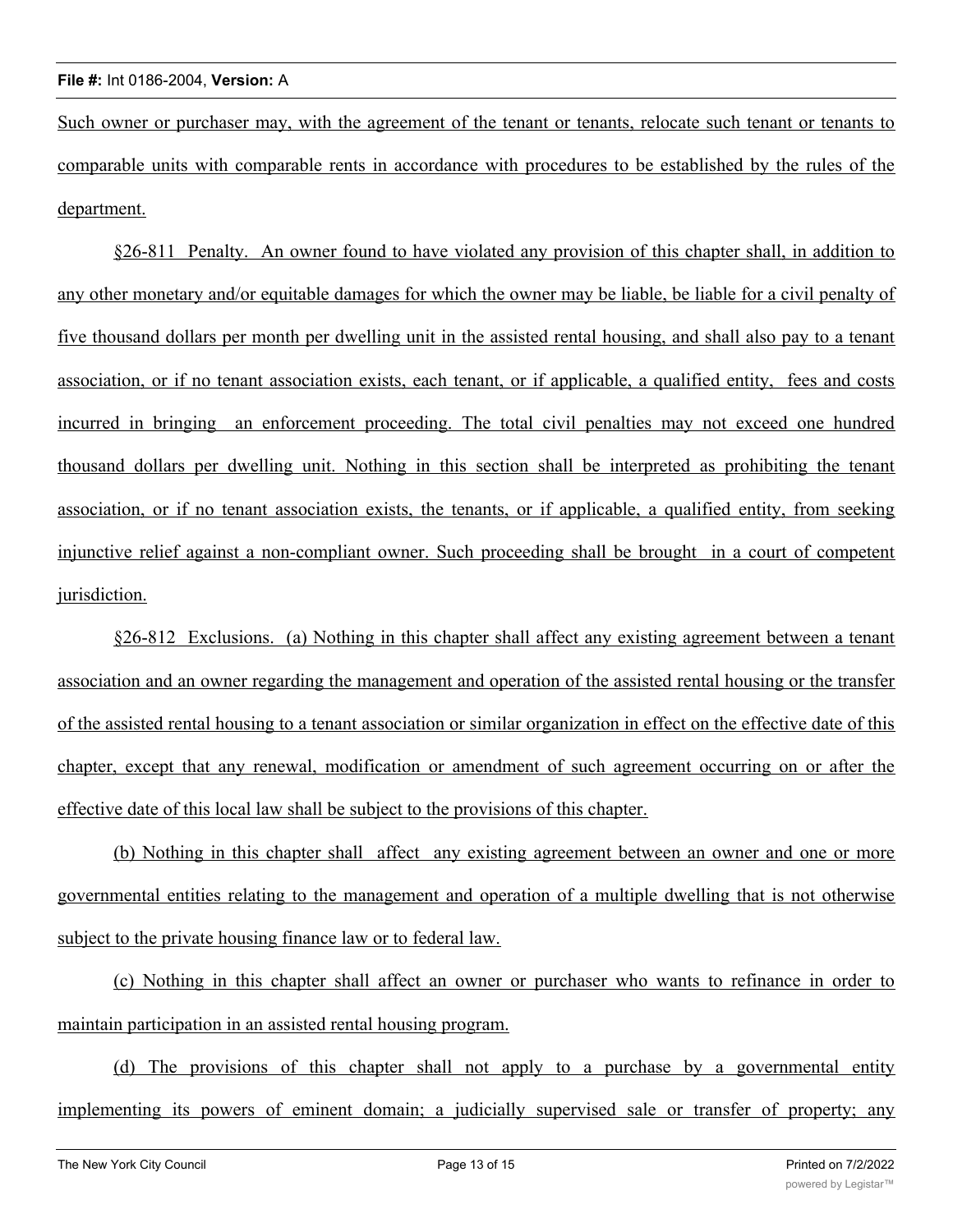bankruptcy proceedings; or operation of law.

(e) The provisions of this chapter shall not apply where a notice as described in section 26-807 of this chapter was properly given in accordance with any other applicable provision of law and forty-five or fewer days remain prior to the expiration of such applicable notice period.

§26-813 Judicial Review. Any person aggrieved by an appraisal determination made pursuant to section 26-804 of this chapter, or by the failure of the department to approve a bona fide offer to purchase, may, within thirty days of the appraisal determination or action by the department, seek judicial review pursuant to article seventy-eight of the civil practice law and rules in the supreme court for the county in which the assisted rental housing is located. In the event that a court may find that the appraisal or action by the department constitutes the equivalent of a taking without just compensation, the court shall require that a new appraisal or determination be made. The time periods set forth in this chapter shall be tolled during the pendency of such a proceeding and until a new appraisal or determination, if needed, is made.

§3. If any sentence, paragraph, section or part of this local law shall be adjudged invalid by a court of competent jurisdiction such judgment shall not impair or invalidate the remainder thereof but shall be confined to that part deemed invalid.

§ 4. This local law shall take effect ninety days after its enactment into law except that the commissioner of housing preservation and development shall take all actions, including the promulgation of rules, necessary for the implementation of this local law prior to such effective date.